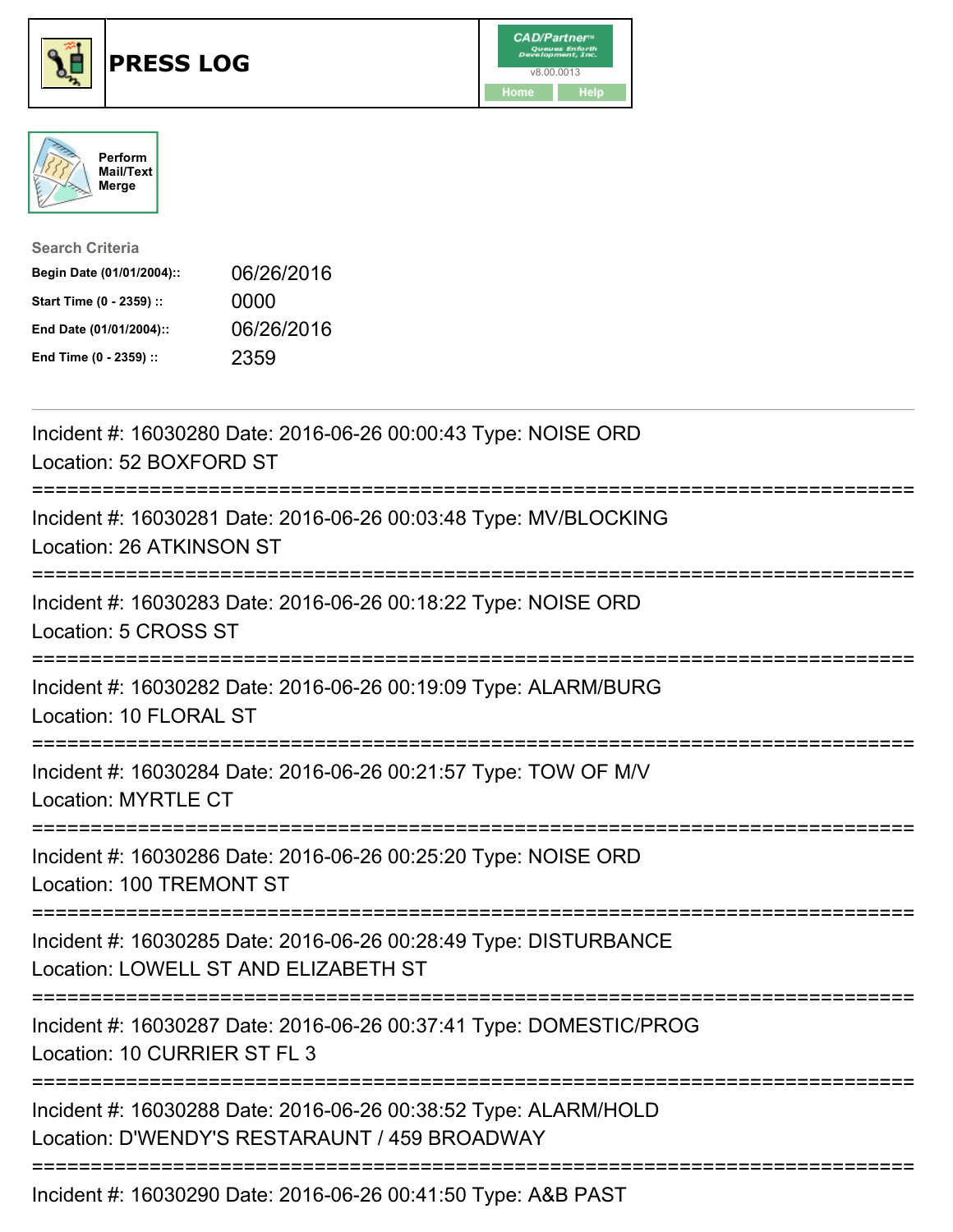| Location: BEACON AV & BEACON ST                                                                                                                                      |
|----------------------------------------------------------------------------------------------------------------------------------------------------------------------|
| Incident #: 16030289 Date: 2016-06-26 00:45:38 Type: DISTURBANCE<br>Location: 320 S BROADWAY                                                                         |
| Incident #: 16030291 Date: 2016-06-26 00:56:00 Type: NOISE ORD<br>Location: 47 TRENTON ST FL 2                                                                       |
| Incident #: 16030292 Date: 2016-06-26 00:56:17 Type: NOISE ORD<br>Location: 91 GREENWOOD FL 1                                                                        |
| Incident #: 16030293 Date: 2016-06-26 01:12:58 Type: M/V STOP<br><b>Location: MERRIMACK ST</b>                                                                       |
| Incident #: 16030294 Date: 2016-06-26 01:21:25 Type: FIGHT<br>Location: RIO BAR AND GRILL / 9 APPLETON ST<br>:======================<br>============================ |
| Incident #: 16030295 Date: 2016-06-26 01:23:47 Type: NOISE ORD<br>Location: 44 SPRUCE ST                                                                             |
| Incident #: 16030296 Date: 2016-06-26 01:32:55 Type: DOMESTIC/PROG<br>Location: 473 ESSEX ST #69                                                                     |
| Incident #: 16030297 Date: 2016-06-26 01:45:35 Type: GANG<br>Location: 20 BOXFORD ST                                                                                 |
| Incident #: 16030298 Date: 2016-06-26 01:53:27 Type: NOISE ORD<br>Location: 38A MAY ST                                                                               |
| Incident #: 16030299 Date: 2016-06-26 01:57:06 Type: NOISE ORD<br>Location: 158 BUTLER ST                                                                            |
| Incident #: 16030300 Date: 2016-06-26 01:58:45 Type: NOISE ORD<br>Location: 329 HIGH ST                                                                              |
| Incident #: 16030301 Date: 2016-06-26 02:00:21 Type: NOISE ORD<br><b>Location: SARGENT AV</b>                                                                        |
| Incident #: 16030303 Date: 2016-06-26 02:05:16 Type: DISTURBANCE<br>Location: BERKELEY ST & JACKSON ST                                                               |
| Incident #: 16030302 Date: 2016-06-26 02:06:01 Type: A&B D/W PAST                                                                                                    |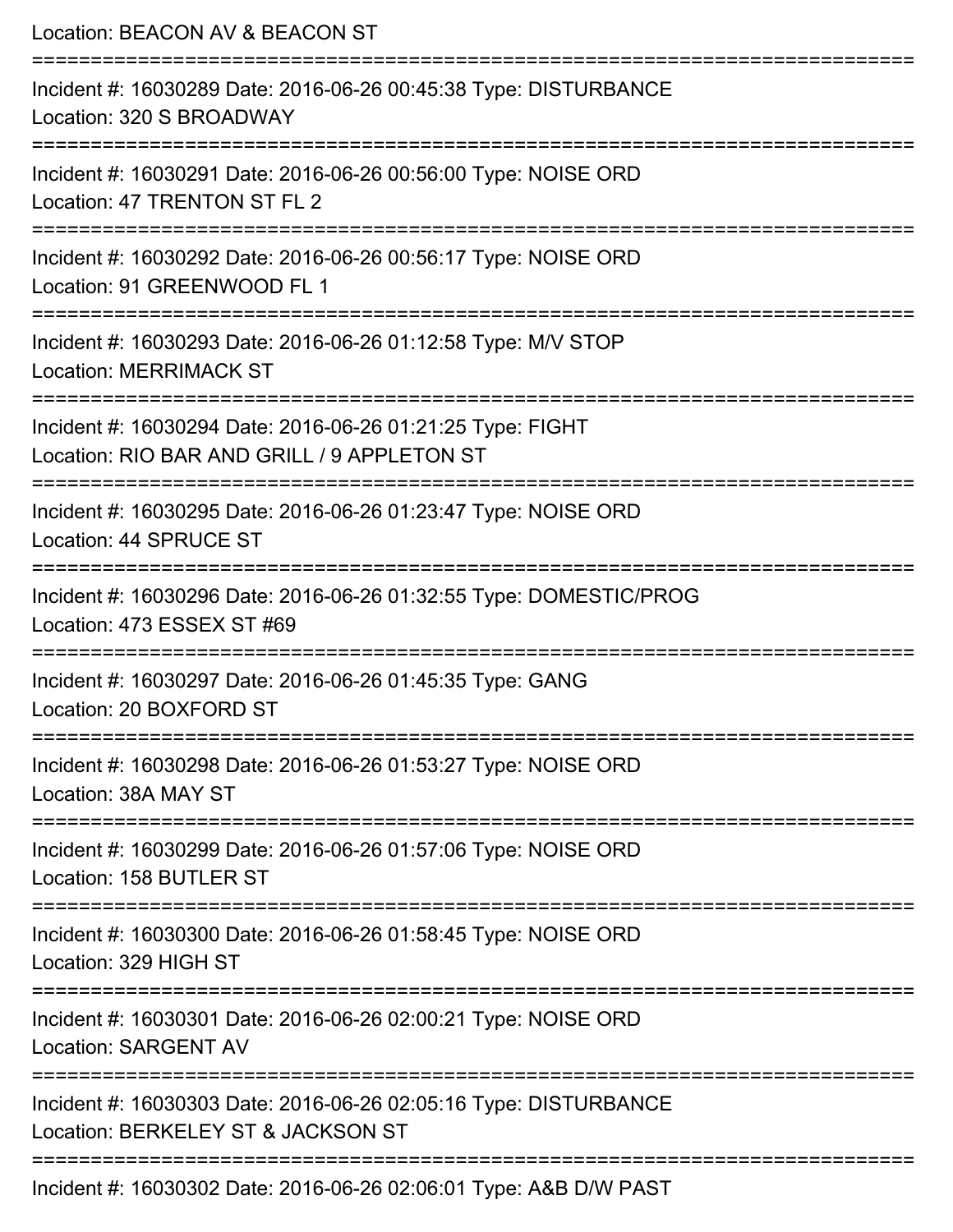| Incident #: 16030304 Date: 2016-06-26 02:16:07 Type: NOISE ORD<br><b>Location: 20 BENNINGTON ST</b>    |
|--------------------------------------------------------------------------------------------------------|
| Incident #: 16030306 Date: 2016-06-26 02:17:20 Type: A&B PAST<br>Location: LAWRENCE ST & TRENTON ST    |
| Incident #: 16030305 Date: 2016-06-26 02:18:26 Type: A&B D/W PAST<br><b>Location: 1 GENERAL ST</b>     |
| Incident #: 16030308 Date: 2016-06-26 02:20:55 Type: DISTURBANCE<br>Location: 46 PLEASANT ST           |
| Incident #: 16030307 Date: 2016-06-26 02:21:35 Type: NOISE ORD<br>Location: 227 PARK ST                |
| Incident #: 16030309 Date: 2016-06-26 02:21:36 Type: ALARM/BURG<br>Location: 258 E HAVERHILL ST        |
| Incident #: 16030310 Date: 2016-06-26 02:23:59 Type: THREATS<br>Location: 162 FRANKLIN ST FL 2         |
| Incident #: 16030311 Date: 2016-06-26 02:26:39 Type: LOUD NOISE<br>Location: 71 ELM ST                 |
| Incident #: 16030312 Date: 2016-06-26 02:39:14 Type: NOISE ORD<br>Location: 34 PLEASANT ST             |
| Incident #: 16030313 Date: 2016-06-26 02:47:25 Type: ASSSIT AMBULANC<br>Location: 279 PROSPECT ST FL 1 |
| Incident #: 16030314 Date: 2016-06-26 02:54:44 Type: LOUD NOISE<br>Location: LORING ST & MARKET ST     |
| Incident #: 16030315 Date: 2016-06-26 03:00:22 Type: CK WELL BEING<br>Location: 35 LOUISBERG ST        |
| Incident #: 16030316 Date: 2016-06-26 03:07:56 Type: NOISE ORD<br>Location: 231 FERRY ST               |
| Incident #: 16030317 Date: 2016-06-26 03:09:34 Type: M/V STOP                                          |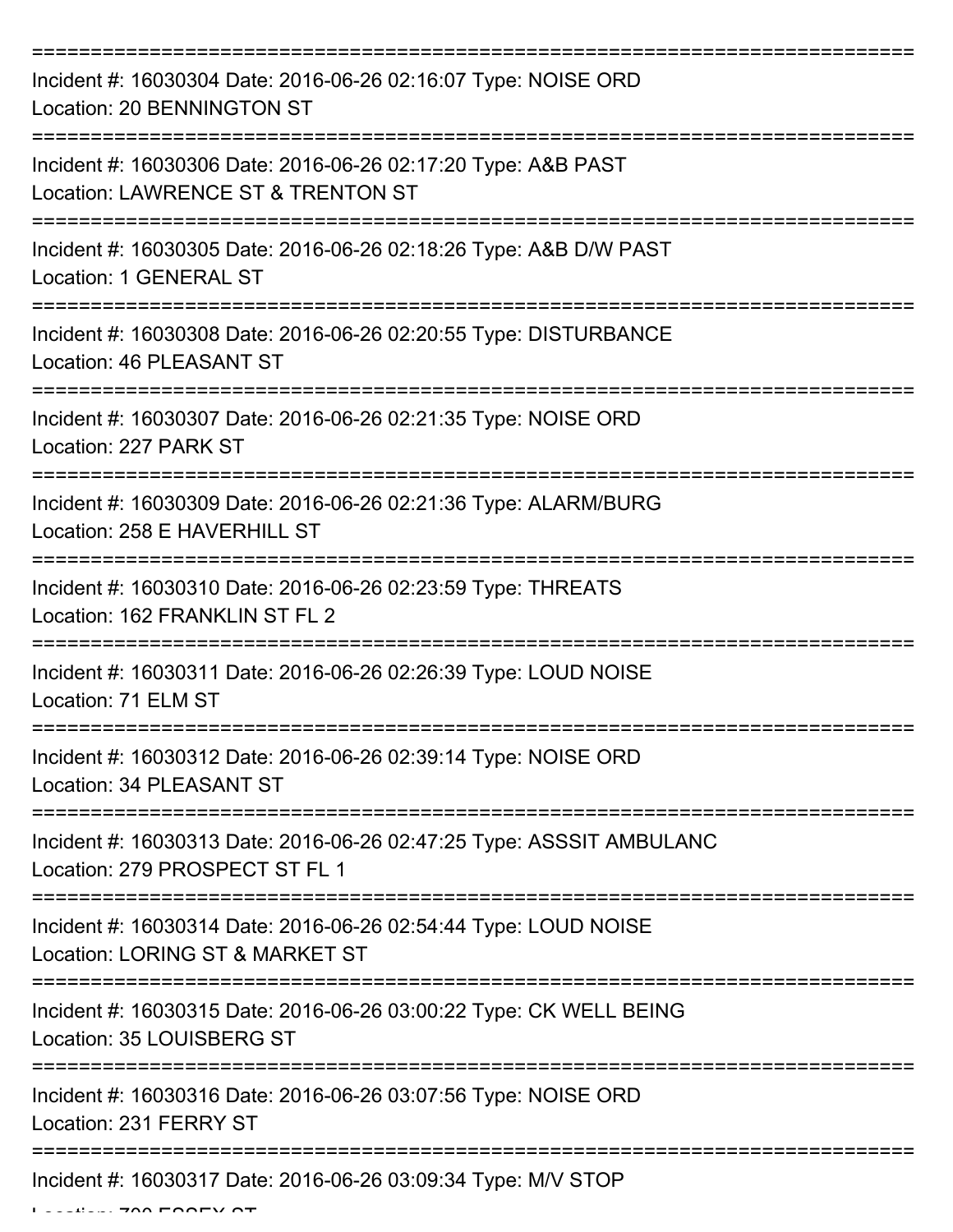| Incident #: 16030318 Date: 2016-06-26 03:11:39 Type: M/V STOP<br>Location: ESSEX ST & MARGIN ST              |
|--------------------------------------------------------------------------------------------------------------|
| Incident #: 16030319 Date: 2016-06-26 03:13:58 Type: LOUD NOISE<br>Location: 10 FAIRMONT ST #7 FL 2          |
| Incident #: 16030320 Date: 2016-06-26 03:22:50 Type: DISTURBANCE<br>Location: SEVEN ELEVEN / 99 HAMPSHIRE ST |
| Incident #: 16030321 Date: 2016-06-26 03:26:00 Type: NOISE ORD<br>Location: 73 BUTLER ST                     |
| Incident #: 16030322 Date: 2016-06-26 03:32:30 Type: M/V STOP<br>Location: 96 E HAVERHILL ST                 |
| Incident #: 16030323 Date: 2016-06-26 03:38:18 Type: M/V STOP<br>Location: HAVERHILL ST & PROSPECT ST        |
| Incident #: 16030324 Date: 2016-06-26 03:54:37 Type: NOISE ORD<br><b>Location: EVERETT ST</b>                |
| Incident #: 16030325 Date: 2016-06-26 04:28:39 Type: FIGHT<br>Location: 149 WATER ST                         |
| Incident #: 16030326 Date: 2016-06-26 04:38:01 Type: DUMPSTER FIRE<br>Location: 125 DRACUT ST                |
| Incident #: 16030327 Date: 2016-06-26 04:51:54 Type: NOISE ORD<br>Location: 6 BROOK ST                       |
| Incident #: 16030328 Date: 2016-06-26 06:48:47 Type: AUTO ACC/NO PI<br>Location: 11 MONTGOMERY ST            |
| Incident #: 16030329 Date: 2016-06-26 07:18:35 Type: M/V STOP<br>Location: BROADWAY & LOWELL ST              |
| Incident #: 16030330 Date: 2016-06-26 07:20:32 Type: M/V STOP<br>Location: ESSEX ST & MILTON ST              |
| Incident #: 16030331 Date: 2016-06-26 07:25:19 Type: SUS PERS/MV                                             |

Location: 122 MVDTLE CT EL 1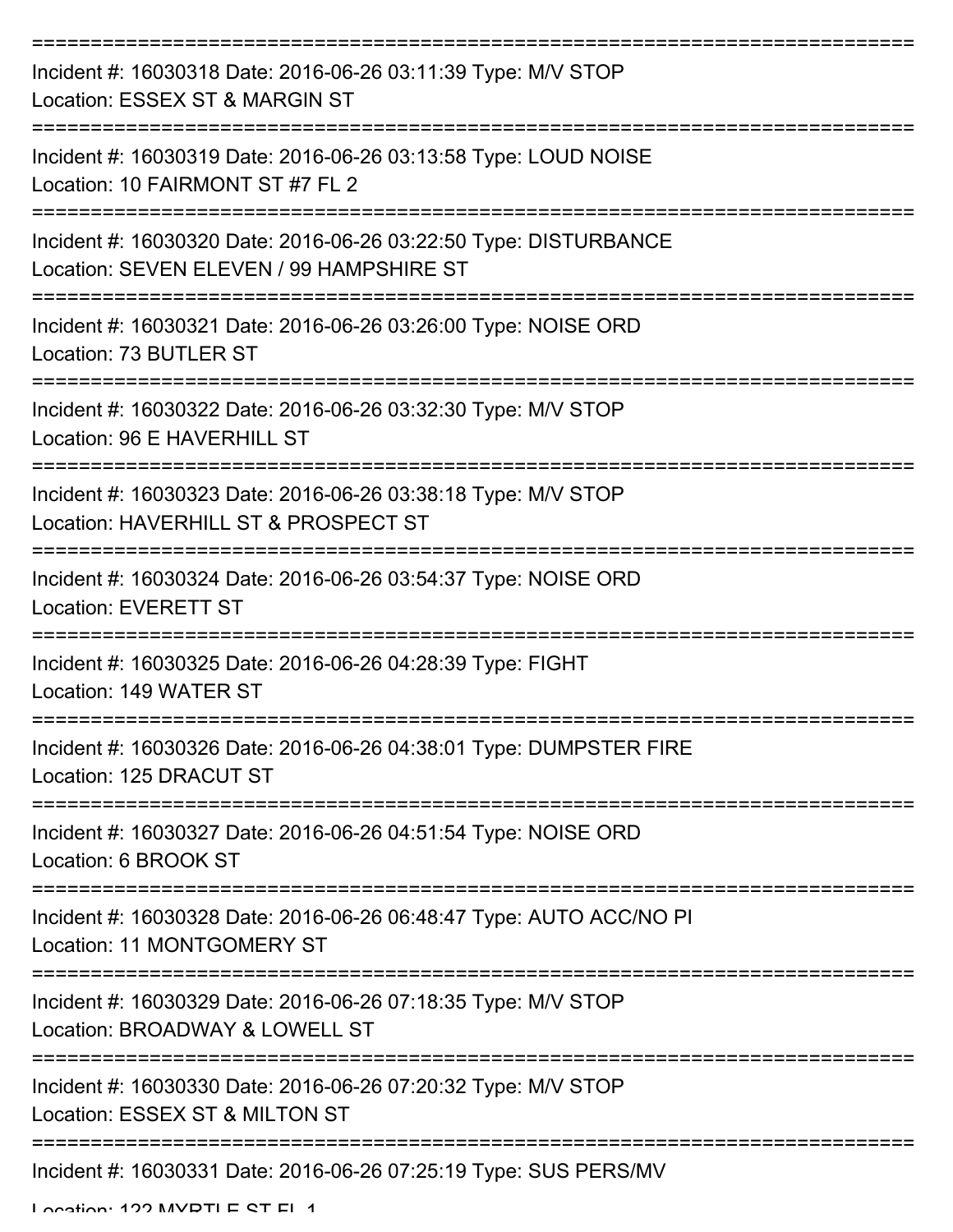| Incident #: 16030333 Date: 2016-06-26 07:40:27 Type: SUS PERS/MV<br>Location: FERRY ST & OAKWOOD AV                 |
|---------------------------------------------------------------------------------------------------------------------|
| Incident #: 16030332 Date: 2016-06-26 07:40:45 Type: M/V STOP<br>Location: 635 BROADWAY                             |
| Incident #: 16030334 Date: 2016-06-26 08:39:32 Type: INVESTIGATION<br>Location: 703 HAVERHILL ST                    |
| Incident #: 16030335 Date: 2016-06-26 09:04:18 Type: DISTURBANCE<br>Location: 212 BOXFORD ST                        |
| Incident #: 16030336 Date: 2016-06-26 09:18:46 Type: PARK & WALK<br>Location: BRADFORD ST & BROADWAY                |
| Incident #: 16030337 Date: 2016-06-26 09:32:26 Type: TRESPASSING<br>Location: BROADWAY & CONCORD ST                 |
| Incident #: 16030338 Date: 2016-06-26 09:57:45 Type: GENERAL SERV<br>Location: ERVING AV & HAMPSHIRE ST             |
| Incident #: 16030339 Date: 2016-06-26 10:00:33 Type: ALARM/HOLD<br>Location: FISICHELLI'S PASTRY SHOP / 55 UNION ST |
| Incident #: 16030340 Date: 2016-06-26 10:07:17 Type: PARK & WALK<br>Location: MARKET ST & S UNION ST                |
| Incident #: 16030341 Date: 2016-06-26 10:13:18 Type: PARK & WALK<br>Location: BRADFORD ST & BROADWAY                |
| Incident #: 16030342 Date: 2016-06-26 10:13:29 Type: HIT & RUN M/V<br>Location: 03 MELROSE ST                       |
| Incident #: 16030343 Date: 2016-06-26 10:21:36 Type: MV/BLOCKING<br>Location: 71 BENNINGTON ST                      |
| Incident #: 16030344 Date: 2016-06-26 10:28:22 Type: MV/BLOCKING<br>Location: GALE ST & GREENWOOD ST                |
| Incident #: 16030345 Date: 2016-06-26 10:34:09 Type: RECOV/STOL/MV<br>Location: THORNTON AV & WATER ST              |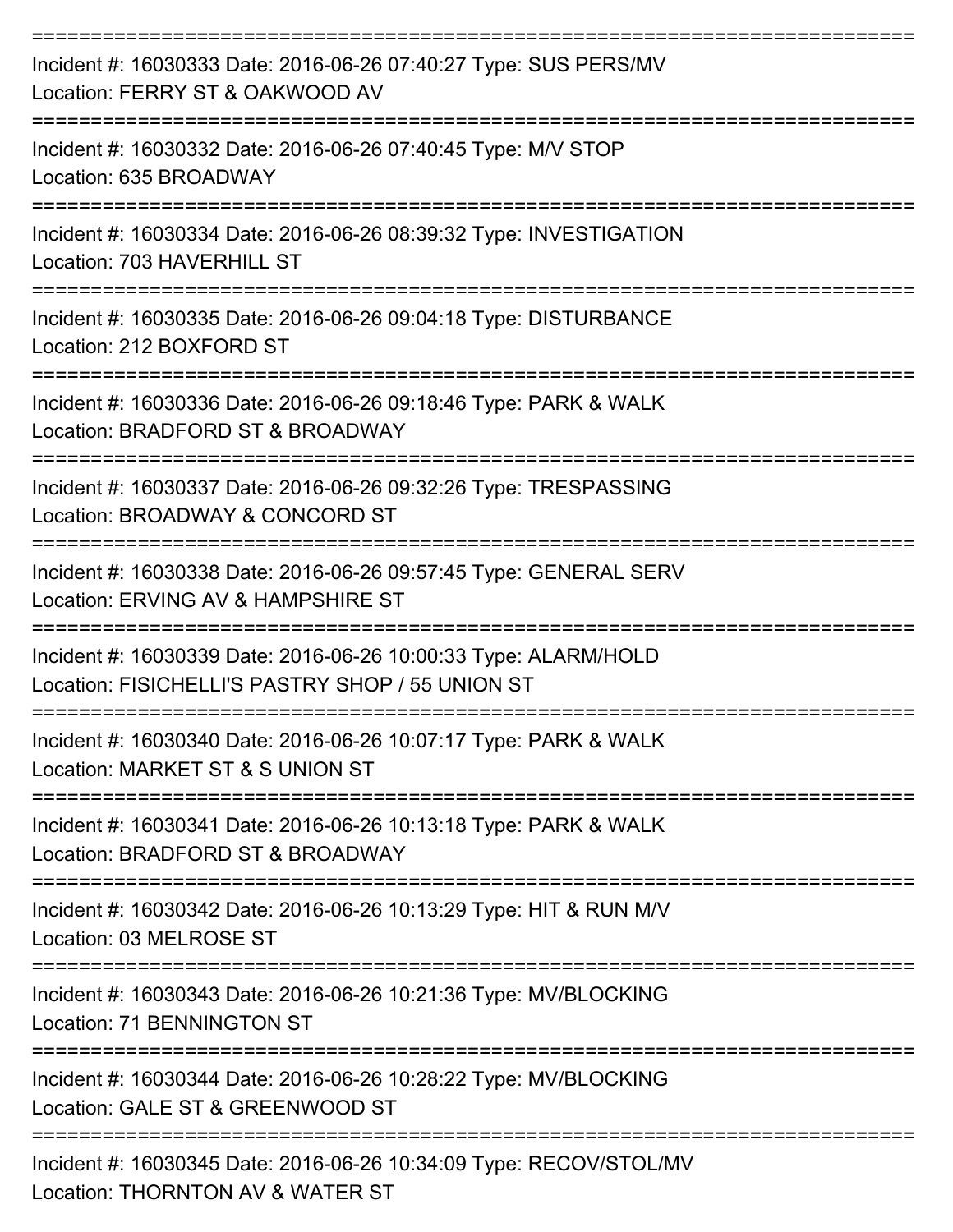| Incident #: 16030346 Date: 2016-06-26 10:43:29 Type: SUS PERS/MV<br>Location: EATON ST & EVERETT ST                                                                  |
|----------------------------------------------------------------------------------------------------------------------------------------------------------------------|
| Incident #: 16030347 Date: 2016-06-26 10:54:36 Type: MEDIC SUPPORT<br>Location: 64 BOXFORD ST FL 2NDFL                                                               |
| Incident #: 16030348 Date: 2016-06-26 10:56:15 Type: STOL/MV/PAS<br>Location: 15 EAST ST FL 2ND<br>=====================================<br>======================== |
| Incident #: 16030349 Date: 2016-06-26 11:01:23 Type: PARK & WALK<br>Location: MARKET ST & S UNION ST                                                                 |
| Incident #: 16030350 Date: 2016-06-26 11:11:39 Type: DISTURBANCE<br>Location: 62 MELVIN ST #BUILDING 11 FL APT 21                                                    |
| Incident #: 16030351 Date: 2016-06-26 11:16:17 Type: VIO 209A<br>Location: 1 TREMONT ST #1                                                                           |
| Incident #: 16030352 Date: 2016-06-26 11:21:30 Type: ALARM/BURG<br>Location: MERRIMACK VALLEY YMCA ADMIN. / 101 AMESBURY ST FL 4THFL                                 |
| Incident #: 16030353 Date: 2016-06-26 11:27:36 Type: PARK & WALK<br>Location: BRADFORD ST & BROADWAY                                                                 |
| Incident #: 16030354 Date: 2016-06-26 11:41:43 Type: TRESPASSING<br>Location: WALGREENS / 135 BROADWAY                                                               |
| Incident #: 16030355 Date: 2016-06-26 11:44:56 Type: LOST PROPERTY<br>Location: 615 S UNION ST                                                                       |
| Incident #: 16030356 Date: 2016-06-26 11:59:42 Type: ANIMAL COMPL<br>Location: 59 MAPLE ST                                                                           |
| Incident #: 16030358 Date: 2016-06-26 12:05:57 Type: TOW OF M/V<br>Location: BELMONT ST & KENDRICK ST                                                                |
| Incident #: 16030357 Date: 2016-06-26 12:06:49 Type: UNWANTEDGUEST<br>Location: 62 MELVIN ST                                                                         |
| Incident #: 16030359 Date: 2016-06-26 12:16:59 Type: DISTURBANCE<br>Location: 45 PERRY AV                                                                            |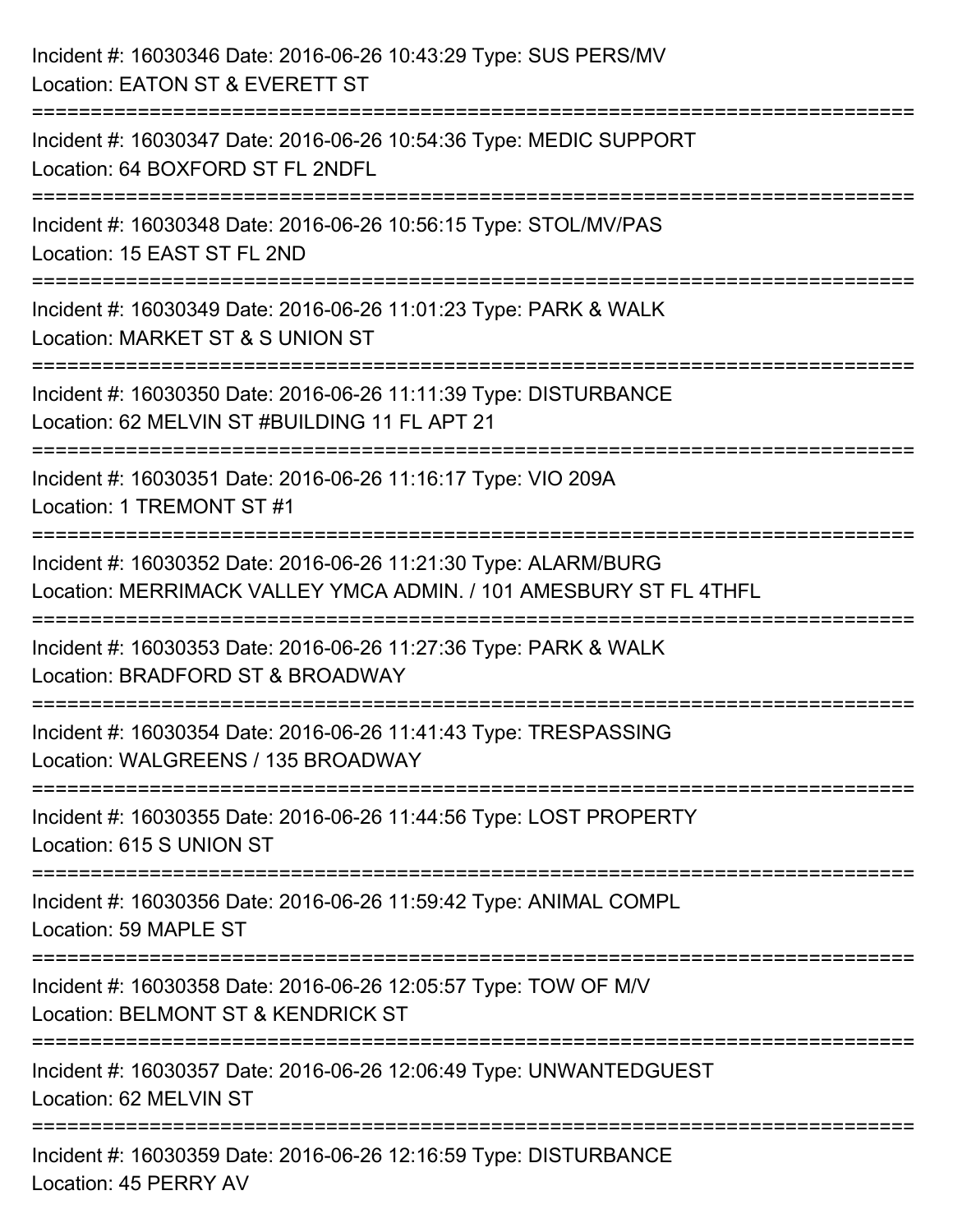| Incident #: 16030360 Date: 2016-06-26 12:20:42 Type: M/V STOP<br>Location: MAPLE ST & SHORT ST                    |
|-------------------------------------------------------------------------------------------------------------------|
| Incident #: 16030362 Date: 2016-06-26 12:20:45 Type: CK WELL BEING<br>Location: 1 LINDNER CT FL 2NDFL             |
| Incident #: 16030361 Date: 2016-06-26 12:23:28 Type: LARCENY/PAST<br>Location: 20 MARGIN ST                       |
| Incident #: 16030363 Date: 2016-06-26 12:30:26 Type: SUS PERS/MV<br>Location: NESMITH ST & TEXAS AV               |
| Incident #: 16030364 Date: 2016-06-26 12:34:04 Type: ALARM/BURG<br>Location: VASQUEZ RESD / 61 BRADFORD ST #APT 6 |
| Incident #: 16030365 Date: 2016-06-26 12:36:53 Type: M/V STOP<br>Location: BELKNAP ST & EVERETT ST                |
| Incident #: 16030366 Date: 2016-06-26 12:47:34 Type: M/V STOP<br>Location: BOXFORD ST & WINTHROP AV               |
| Incident #: 16030367 Date: 2016-06-26 12:52:24 Type: M/V STOP<br>Location: 13 HOLT ST                             |
| Incident #: 16030368 Date: 2016-06-26 12:55:13 Type: M/V STOP<br>Location: AJ WRIGHT / 73 WINTHROP AV             |
| Incident #: 16030369 Date: 2016-06-26 12:57:17 Type: NOISE ORD<br>Location: 143 MYRTLE #2                         |
| Incident #: 16030370 Date: 2016-06-26 12:58:48 Type: ANIMAL COMPL<br>Location: 5 S UNION ST                       |
| Incident #: 16030371 Date: 2016-06-26 13:24:11 Type: M/V STOP<br>Location: 61 BRADFORD ST                         |
| Incident #: 16030372 Date: 2016-06-26 13:53:29 Type: M/V STOP<br>Location: 19 WINTER ST                           |
| Incident #: 16030373 Date: 2016-06-26 13:59:48 Type: ALARM/HOLD<br>Location: 311 E HAVERHILL ST                   |

===========================================================================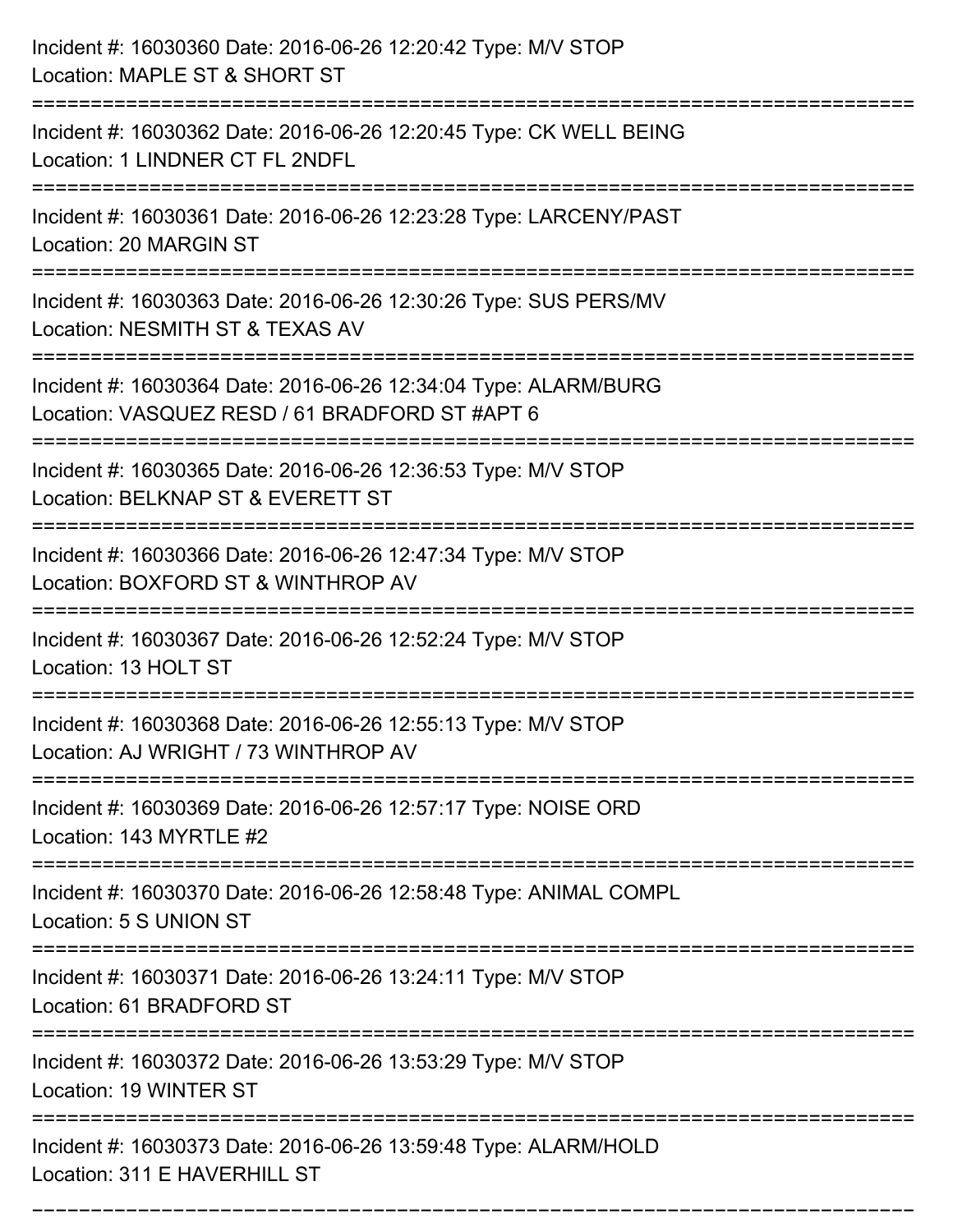| Incident #: 16030374 Date: 2016-06-26 14:02:06 Type: MAN DOWN<br>Location: GO 1 DOLLAR / 73 WINTHROP AV                                        |
|------------------------------------------------------------------------------------------------------------------------------------------------|
| Incident #: 16030375 Date: 2016-06-26 14:26:50 Type: NOISE ORD<br>Location: MERRIMACK VIEW CT & WATER ST                                       |
| Incident #: 16030376 Date: 2016-06-26 14:43:28 Type: M/V STOP<br>Location: BARRIER COATINGS / 0 BROADWAY<br>----------------                   |
| Incident #: 16030377 Date: 2016-06-26 14:54:24 Type: AUTO ACC/NO PI<br>Location: MARKET ST & OSGOOD ST                                         |
| Incident #: 16030378 Date: 2016-06-26 15:01:43 Type: M/V STOP<br>Location: LAFAYETTE AV & S BROADWAY                                           |
| Incident #: 16030379 Date: 2016-06-26 15:05:01 Type: M/V STOP<br>Location: 262 HAMPSHIRE ST                                                    |
| Incident #: 16030380 Date: 2016-06-26 15:12:41 Type: M/V STOP<br>Location: BROADWAY & CONCORD ST                                               |
| Incident #: 16030381 Date: 2016-06-26 15:15:35 Type: DISTURBANCE<br>Location: 75 BERKELEY ST                                                   |
| Incident #: 16030382 Date: 2016-06-26 15:32:25 Type: M/V STOP<br>Location: BROADWAY & LAKE ST                                                  |
| Incident #: 16030383 Date: 2016-06-26 15:33:29 Type: STOL/MV/PAS<br>Location: 14 DOYLE ST                                                      |
| ==================================<br>Incident #: 16030384 Date: 2016-06-26 15:39:54 Type: ALARM/BURG<br>Location: URENA RESD / 3 MT AUBURN ST |
| Incident #: 16030385 Date: 2016-06-26 15:50:59 Type: TRESPASSING<br>Location: 135 BROADWAY                                                     |
| Incident #: 16030386 Date: 2016-06-26 15:52:16 Type: INVEST CONT<br>Location: 13 HOLT ST #1                                                    |
| Incident #: 16030387 Date: 2016-06-26 15:52:53 Type: NOISE ORD<br>Location: 25 TRINITY ST                                                      |
|                                                                                                                                                |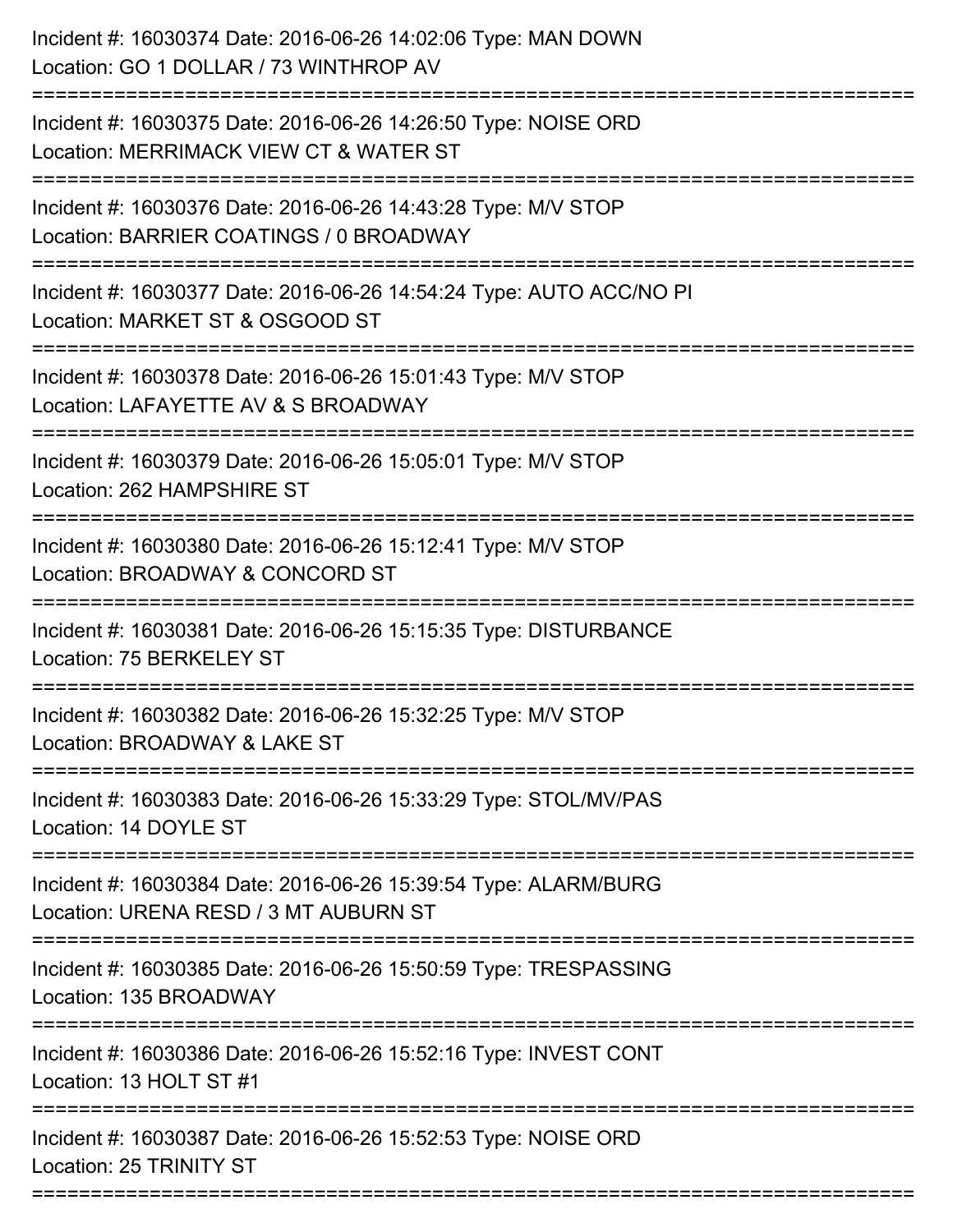Location: 2 MUSEUM SQ #1009 =========================================================================== Incident #: 16030389 Date: 2016-06-26 16:30:18 Type: NOISE ORD Location: 69 KENDALL ST =========================================================================== Incident #: 16030390 Date: 2016-06-26 16:31:00 Type: ASSSIT OTHER PD Location: 50 HIGH ST =========================================================================== Incident #: 16030391 Date: 2016-06-26 16:32:14 Type: DISTURBANCE Location: 134 WILLOW ST =========================================================================== Incident #: 16030392 Date: 2016-06-26 16:45:26 Type: NOISE ORD Location: EATON ST & BOAT RAMP =========================================================================== Incident #: 16030393 Date: 2016-06-26 16:49:48 Type: MEDIC SUPPORT Location: 36 COLUMBUS AV =========================================================================== Incident #: 16030394 Date: 2016-06-26 16:57:22 Type: DOMESTIC/PROG Location: 778 ESSEX ST FL 2NDFL =========================================================================== Incident #: 16030395 Date: 2016-06-26 17:03:40 Type: DOMESTIC/PROG Location: 61 BENNINGTON ST FL 2 =========================================================================== Incident #: 16030396 Date: 2016-06-26 17:11:43 Type: ALARM/BURG Location: 1 RIVER POINTE WY =========================================================================== Incident #: 16030397 Date: 2016-06-26 17:29:03 Type: NOISE ORD Location: 87 BELKNAP ST =========================================================================== Incident #: 16030398 Date: 2016-06-26 17:49:19 Type: NOISE ORD Location: 3 BUNKERHILL ST =========================================================================== Incident #: 16030400 Date: 2016-06-26 17:49:24 Type: TENANT PROB Location: 37 FERN ST FL 1 =========================================================================== Incident #: 16030399 Date: 2016-06-26 17:52:49 Type: NOISE ORD Location: 13 HANCOCK ST =========================================================================== Incident #: 16030401 Date: 2016-06-26 18:06:15 Type: MV/BLOCKING Location: GALE ST & GREENWOOD ST ===========================================================================

Incident #: 16030402 Date: 2016 06 26 18:39:23 Type: UNWANTEDGUEST.<br>.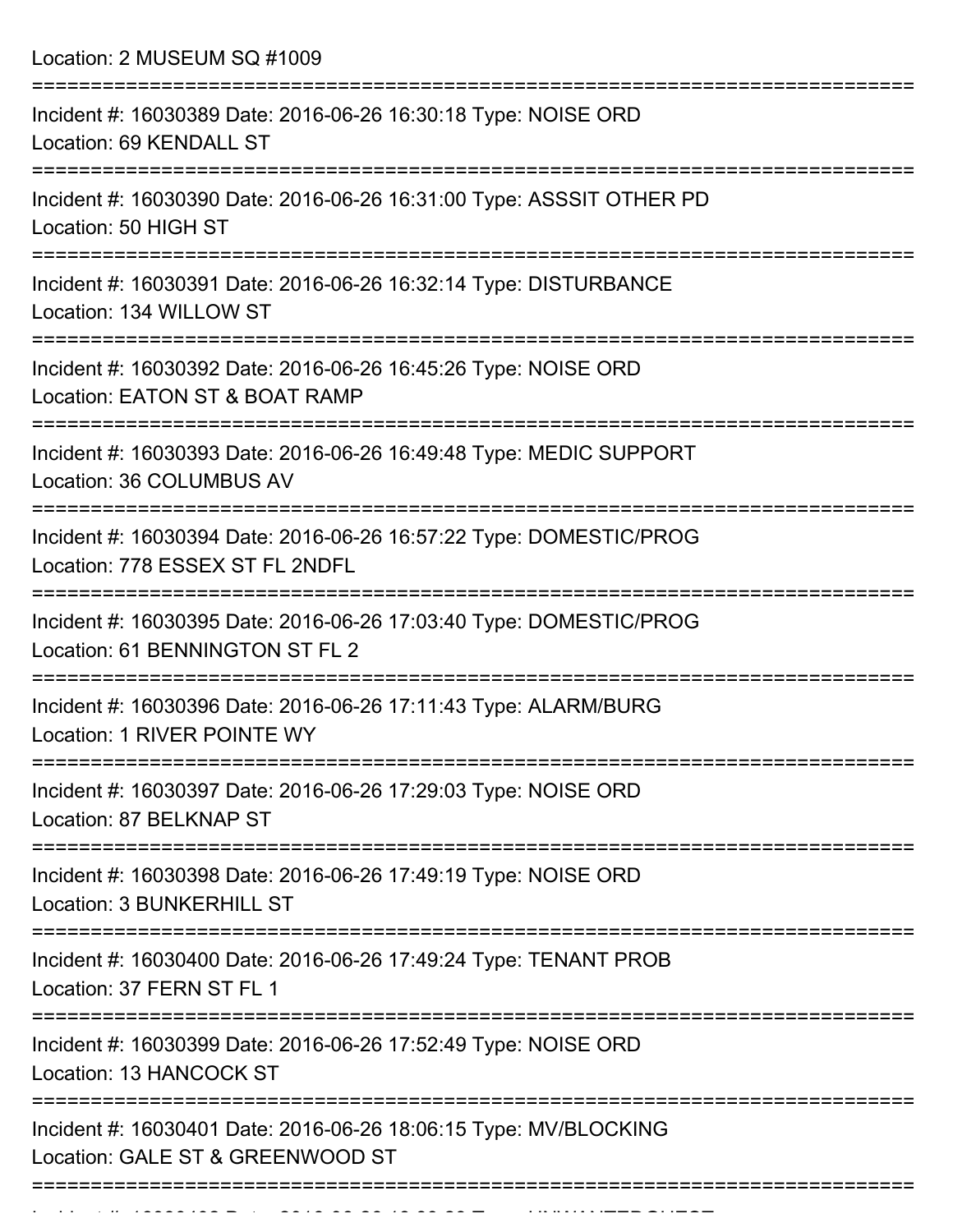Location: 379 HAVERHILL ST #3

| Incident #: 16030403 Date: 2016-06-26 18:45:23 Type: NOISE ORD<br>Location: 201 E HAVERHILL ST      |
|-----------------------------------------------------------------------------------------------------|
| Incident #: 16030404 Date: 2016-06-26 18:45:39 Type: DISTURBANCE<br>Location: 56 ELM ST             |
| Incident #: 16030405 Date: 2016-06-26 18:50:26 Type: MEDIC SUPPORT<br>Location: 16 WENDELL ST FL 1L |
| Incident #: 16030406 Date: 2016-06-26 19:07:34 Type: GENERAL SERV<br>Location: 37 FERN ST FL 1      |
| Incident #: 16030407 Date: 2016-06-26 19:10:36 Type: DISTURBANCE<br>Location: 57 OREGON AV          |
| Incident #: 16030408 Date: 2016-06-26 19:18:28 Type: NOISE ORD<br><b>Location: 4 SHERIDAN ST</b>    |
| Incident #: 16030409 Date: 2016-06-26 19:18:48 Type: NOISE ORD<br>Location: 91 GREENWOOD ST         |
| Incident #: 16030410 Date: 2016-06-26 19:19:03 Type: HIT & RUN M/V<br>Location: 50 TEWKSBURY ST     |
| Incident #: 16030411 Date: 2016-06-26 19:21:21 Type: NOISE ORD<br><b>Location: EVERETT ST</b>       |
| Incident #: 16030413 Date: 2016-06-26 19:30:58 Type: NOISE ORD<br>Location: 3 WINTHROP AV           |
| Incident #: 16030412 Date: 2016-06-26 19:32:15 Type: DRUG OVERDOSE<br>Location: PARK ST & WELLS ST  |
| Incident #: 16030414 Date: 2016-06-26 19:35:55 Type: MAN DOWN<br>Location: 194 S UNION ST           |
| Incident #: 16030415 Date: 2016-06-26 19:37:03 Type: DISTURBANCE<br>Location: 105 S UNION ST        |
|                                                                                                     |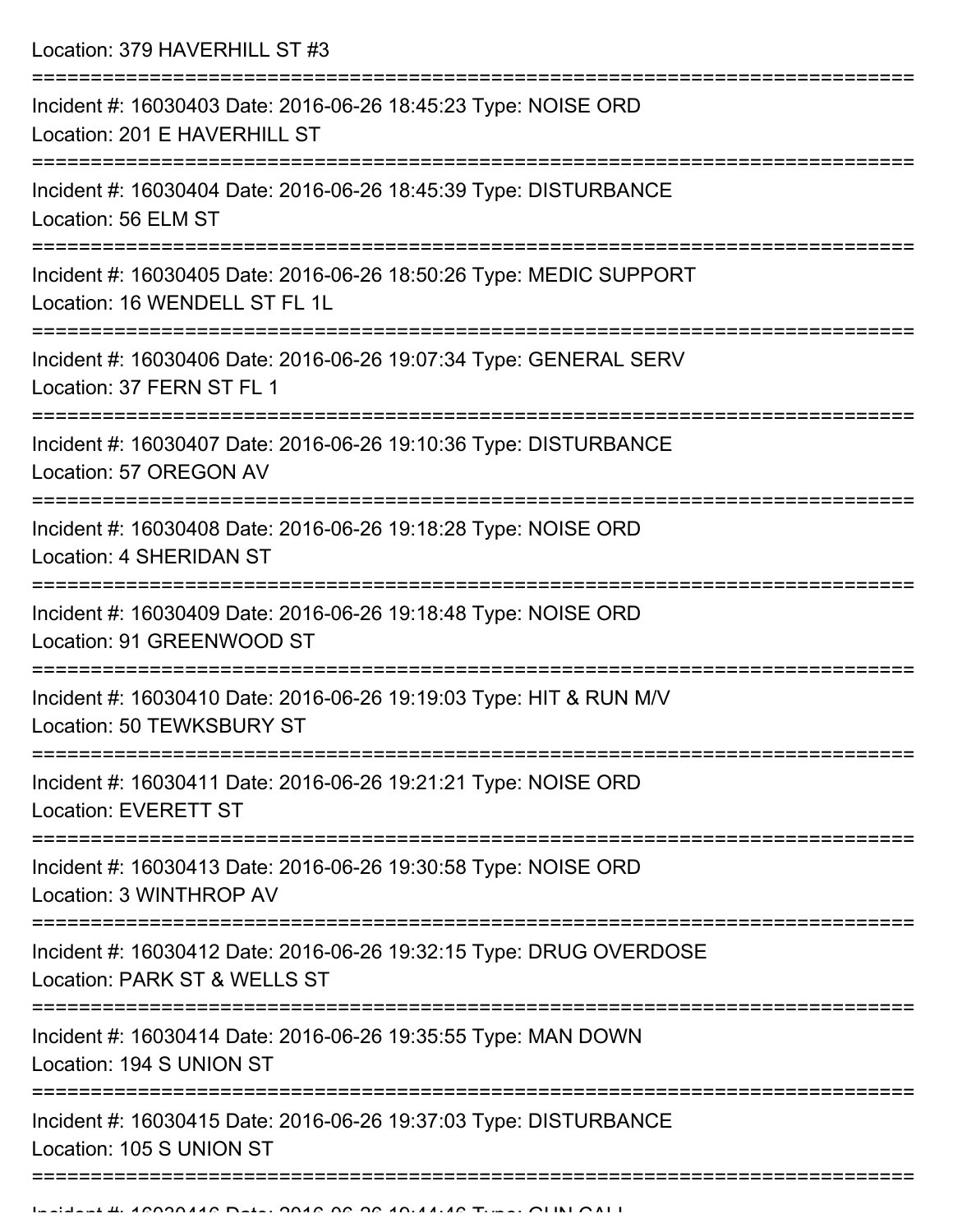| Location: COMMON ST & LAWRENCE ST                                                                                                                 |
|---------------------------------------------------------------------------------------------------------------------------------------------------|
| Incident #: 16030417 Date: 2016-06-26 19:55:18 Type: NOISE ORD<br>Location: 189 PARK ST                                                           |
| Incident #: 16030418 Date: 2016-06-26 19:57:05 Type: NOISE ORD<br>Location: 245 ERVING AV                                                         |
| Incident #: 16030419 Date: 2016-06-26 20:00:16 Type: MAN DOWN<br>Location: 61 TENNEY ST                                                           |
| Incident #: 16030420 Date: 2016-06-26 20:07:00 Type: FIGHT<br>Location: 22 EASTON ST                                                              |
| Incident #: 16030421 Date: 2016-06-26 20:10:16 Type: ALARM/BURG<br>Location: PAOLA EXPRESS / 491 BROADWAY                                         |
| ===================<br>============================<br>Incident #: 16030422 Date: 2016-06-26 20:13:34 Type: SUS PERS/MV<br>Location: 9 LORENZO RD |
| Incident #: 16030424 Date: 2016-06-26 20:21:36 Type: NOISE ORD<br>Location: 55 EUTAW ST                                                           |
| Incident #: 16030423 Date: 2016-06-26 20:22:36 Type: NOISE ORD<br>Location: 57 BROMFIELD ST                                                       |
| ==============================<br>Incident #: 16030425 Date: 2016-06-26 20:31:32 Type: NOISE ORD<br>Location: 330 LAWRENCE ST                     |
| Incident #: 16030426 Date: 2016-06-26 20:47:48 Type: DOMESTIC/PROG<br><b>Location: 56 LEXINGTON ST</b>                                            |
| Incident #: 16030427 Date: 2016-06-26 20:58:39 Type: SUS PERS/MV<br>Location: HIGGINS STATE POOL / 180 CRAWFORD ST                                |
| Incident #: 16030428 Date: 2016-06-26 21:00:41 Type: NOISE ORD<br>Location: 69 KENDALL ST                                                         |
| Incident #: 16030429 Date: 2016-06-26 21:00:48 Type: DOMESTIC/PROG<br>Location: 87 TRENTON ST                                                     |
| Incident #: 16030430 Date: 2016-06-26 21:21:33 Type: EIGHT                                                                                        |

Incident #: 16030430 Date: 2016-06-26 21:21:33 Type: FIGHT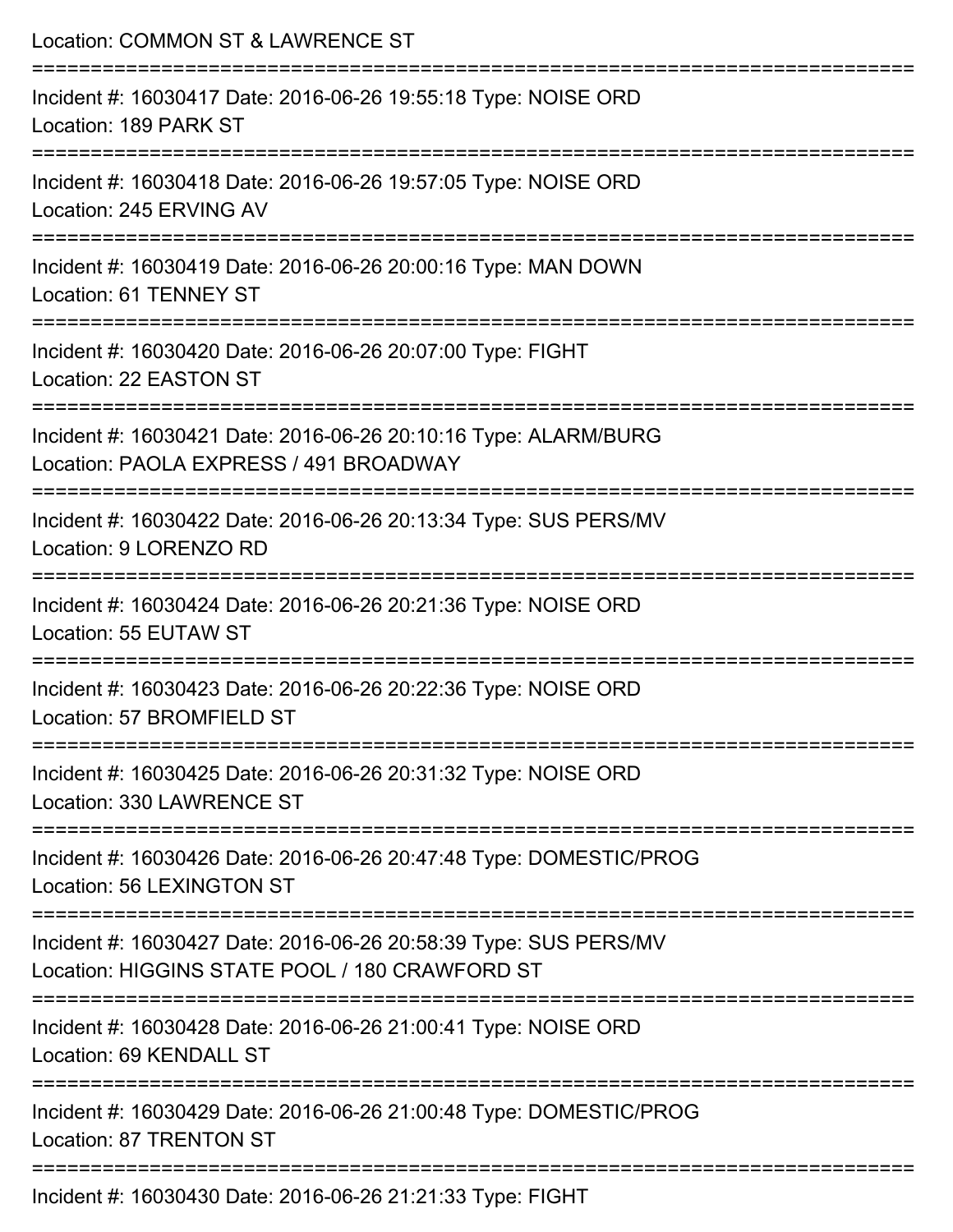| Incident #: 16030431 Date: 2016-06-26 21:29:59 Type: MISSING PERS<br>Location: HIGGINS STATE POOL / 180 CRAWFORD ST       |
|---------------------------------------------------------------------------------------------------------------------------|
| Incident #: 16030432 Date: 2016-06-26 21:32:47 Type: DOMESTIC/PROG<br>Location: 156 MYRTLE ST                             |
| Incident #: 16030433 Date: 2016-06-26 21:39:38 Type: NOISE ORD<br>Location: 3-5 WASHINGTON ST                             |
| Incident #: 16030434 Date: 2016-06-26 21:49:22 Type: NOISE ORD<br>Location: 7 ALDEN CT                                    |
| Incident #: 16030435 Date: 2016-06-26 21:53:54 Type: NOISE ORD<br><b>Location: THORNTON AV</b>                            |
| Incident #: 16030436 Date: 2016-06-26 21:56:11 Type: MV/BLOCKING<br>Location: 250 CANAL ST                                |
| Incident #: 16030437 Date: 2016-06-26 22:06:43 Type: FIRE WORKS<br>Location: SOUTH LAWRENCE EAST SCHOOL / 165 CRAWFORD ST |
| Incident #: 16030438 Date: 2016-06-26 22:12:26 Type: M/V STOP<br>Location: BROADWAY & CANAL ST                            |
| Incident #: 16030439 Date: 2016-06-26 22:14:36 Type: NOISE ORD<br>Location: 86 ALLSTON ST                                 |
| Incident #: 16030440 Date: 2016-06-26 22:15:50 Type: M/V STOP<br>Location: BROADWAY & CROSS ST                            |
| Incident #: 16030441 Date: 2016-06-26 22:17:14 Type: A&B PAST<br>Location: 340 AMES ST                                    |
| Incident #: 16030442 Date: 2016-06-26 22:19:46 Type: NOISE ORD<br>Location: 10 BRADFORD PL                                |
| Incident #: 16030443 Date: 2016-06-26 22:22:38 Type: HIT & RUN M/V<br>Location: 56 GREENWOOD ST                           |
| Incident #: 16030444 Date: 2016-06-26 22:25:03 Type: ALARM/BURG                                                           |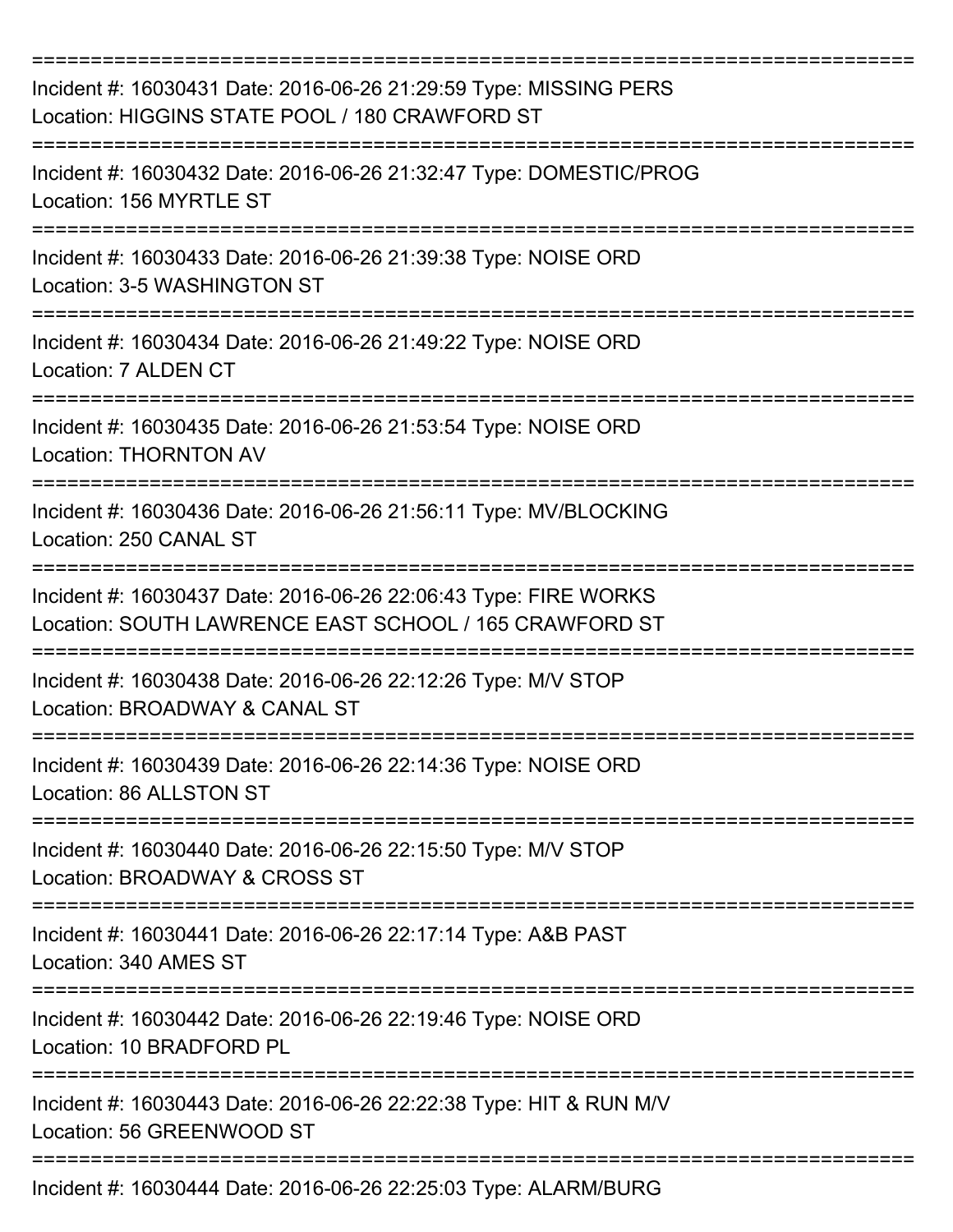| Incident #: 16030445 Date: 2016-06-26 22:40:01 Type: AUTO ACC/PI<br>Location: 32 SPRUCE ST                   |
|--------------------------------------------------------------------------------------------------------------|
| Incident #: 16030446 Date: 2016-06-26 22:42:25 Type: DISTURBANCE<br>Location: 400 LOWELL ST                  |
| Incident #: 16030447 Date: 2016-06-26 22:43:22 Type: UNKNOWN PROB<br>Location: 169 ABBOTT ST FL 1            |
| Incident #: 16030448 Date: 2016-06-26 22:45:35 Type: WARRANT SERVE<br>Location: 37 FERN ST #2                |
| Incident #: 16030449 Date: 2016-06-26 22:57:37 Type: NOISE ORD<br>Location: 36 E HAVERHILL ST                |
| Incident #: 16030450 Date: 2016-06-26 23:05:22 Type: NOISE ORD<br>Location: 189 PARK ST                      |
| Incident #: 16030451 Date: 2016-06-26 23:09:15 Type: NOISE ORD<br>Location: 13-15 LOWELL TER                 |
| Incident #: 16030452 Date: 2016-06-26 23:11:38 Type: NOISE ORD<br>Location: 50 PLEASANT ST                   |
| Incident #: 16030453 Date: 2016-06-26 23:12:38 Type: NOISE ORD<br>Location: ALDER ST & POPLAR ST             |
| Incident #: 16030454 Date: 2016-06-26 23:26:38 Type: ALARM/BURG<br>Location: DISCOUNT LIQUORS / 103 BROADWAY |
| Incident #: 16030456 Date: 2016-06-26 23:31:13 Type: SPECIAL CHECK<br>Location: 99 BOXFORD ST                |
| Incident #: 16030457 Date: 2016-06-26 23:35:24 Type: NOISE ORD<br>Location: 129 HIGH ST                      |
| Incident #: 16030459 Date: 2016-06-26 23:48:34 Type: NOISE ORD<br>Location: 510 LOWELL ST                    |
| Incident #: 16030458 Date: 2016-06-26 23:48:52 Type: M/V STOP                                                |